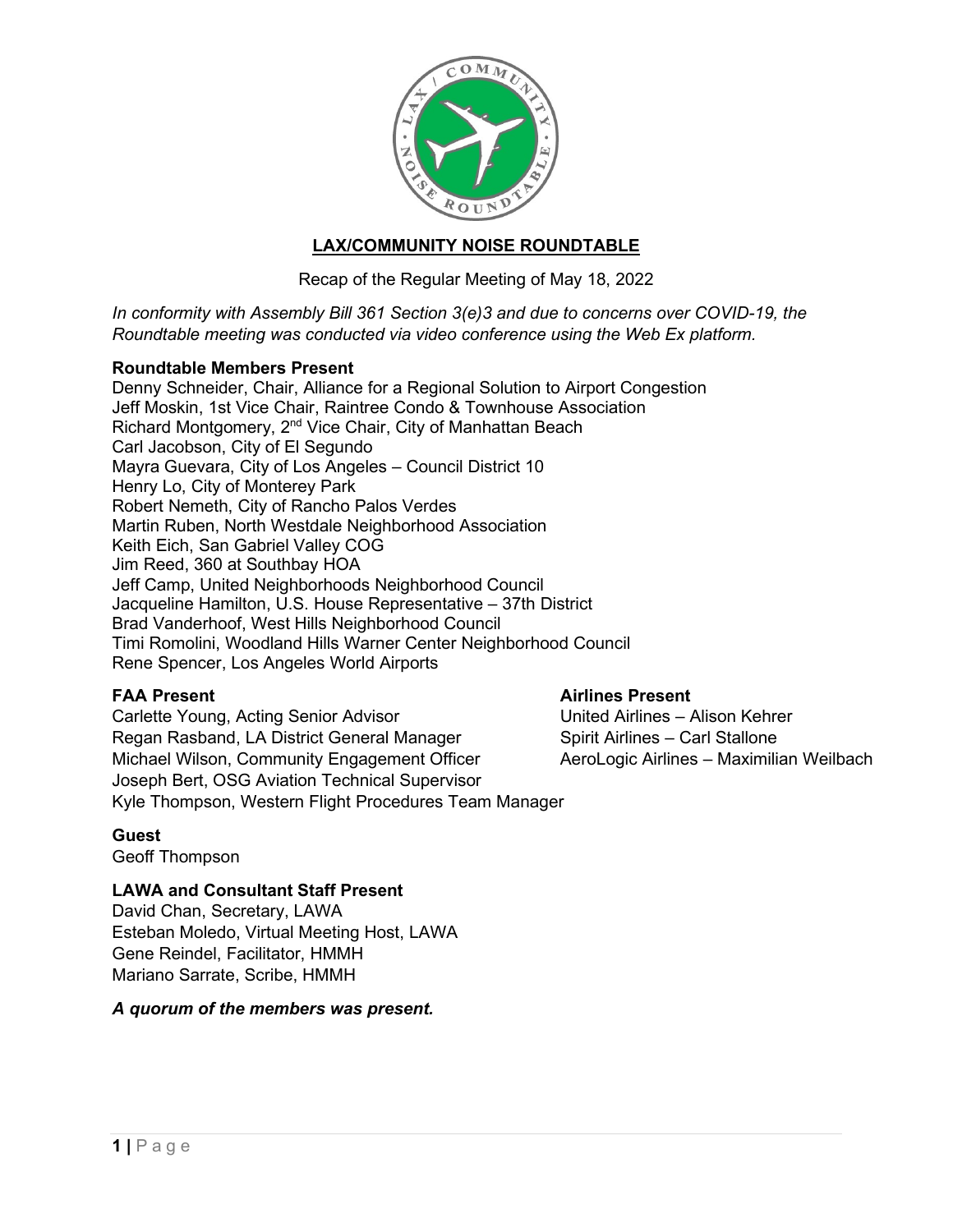### **1. Welcome/Review of the Meeting Format**

Welcoming of the Roundtable membership and the public occurred at 1:37 pm. The meeting was conducted similar to in-person meetings with the Chair running the meeting with assistance from the Facilitator. The public was provided with a phone number for public comment. General public comment was invited as scheduled on Agenda Item 3.

# **2. Call to order, Pledge of Allegiance, and Identification of Those Present**

The meeting was officially called to order at 1:42 pm with the Pledge of Allegiance. A quorum occurred during Agenda Item 6.

#### **3. Comments from the Public**

No requests for public comments were made during this agenda item.

### **4. Recognition of Geoff Thompson's Efforts and Contributions to the Roundtable**

The Chair informed the Roundtable of Geoff Thompson's change in employment and promotion to Deputy Chief of Staff for LA Council District (CD) 4. This change resulted in his departure as a representative for CD 11 (Roundtable member). He participated as a guest for today's meeting representing CD 4, which is not a current member of the Roundtable. Denny noted that Geoff will receive a certificate of appreciation that recognizes his valuable contributions and efforts.

Two members of the public provided comments. A Culver City resident and former Roundtable member advocated for Geoff remaining on the Roundtable and cited his efforts on the proposed north downwind arrival modification. The second public commenter accused LAWA of ousting Geoff Thompson and praised his valuable efforts on the Roundtable.

Roundtable member discussion ensued. The Roundtable members expressed deep gratitude for Geoff's efforts and intense frustration on his departure from the Roundtable. Members also questioned the efficacy of the Roundtable without Geoff's skillset.

The Chair requested that a solution to Geoff's membership be discussed in agenda item 9. However, a few solutions were presented during Agenda Item 4. The Chair called for a By-Laws Ad Hoc Committee meeting for the following Monday to determine a means to reinstate Geoff as a voting member of the Roundtable. It was also suggested that the membership request CD 11 to temporarily assign Geoff as its representative until the by-laws amendment, if such means were to be used, could be approved to have Geoff reinstated; this temporary assignment by CD11 would allow Geoff to return sooner than the timeline required to change the by-laws.

# **5. Briefing on UC Davis Noise Symposium**

Robert Nemeth, Roundtable Member, briefed the Roundtable on the UC Davis Noise and Emissions Symposium held earlier in the month. Robert represented the Roundtable at the Symposium and attended many of the sessions virtually. Robert reported on sessions that featured future noise levels from electric powered aircraft, alternative noise metrics, and community outreach. The Chair commented that the Symposium is an excellent event and encouraged all members to attend in the future.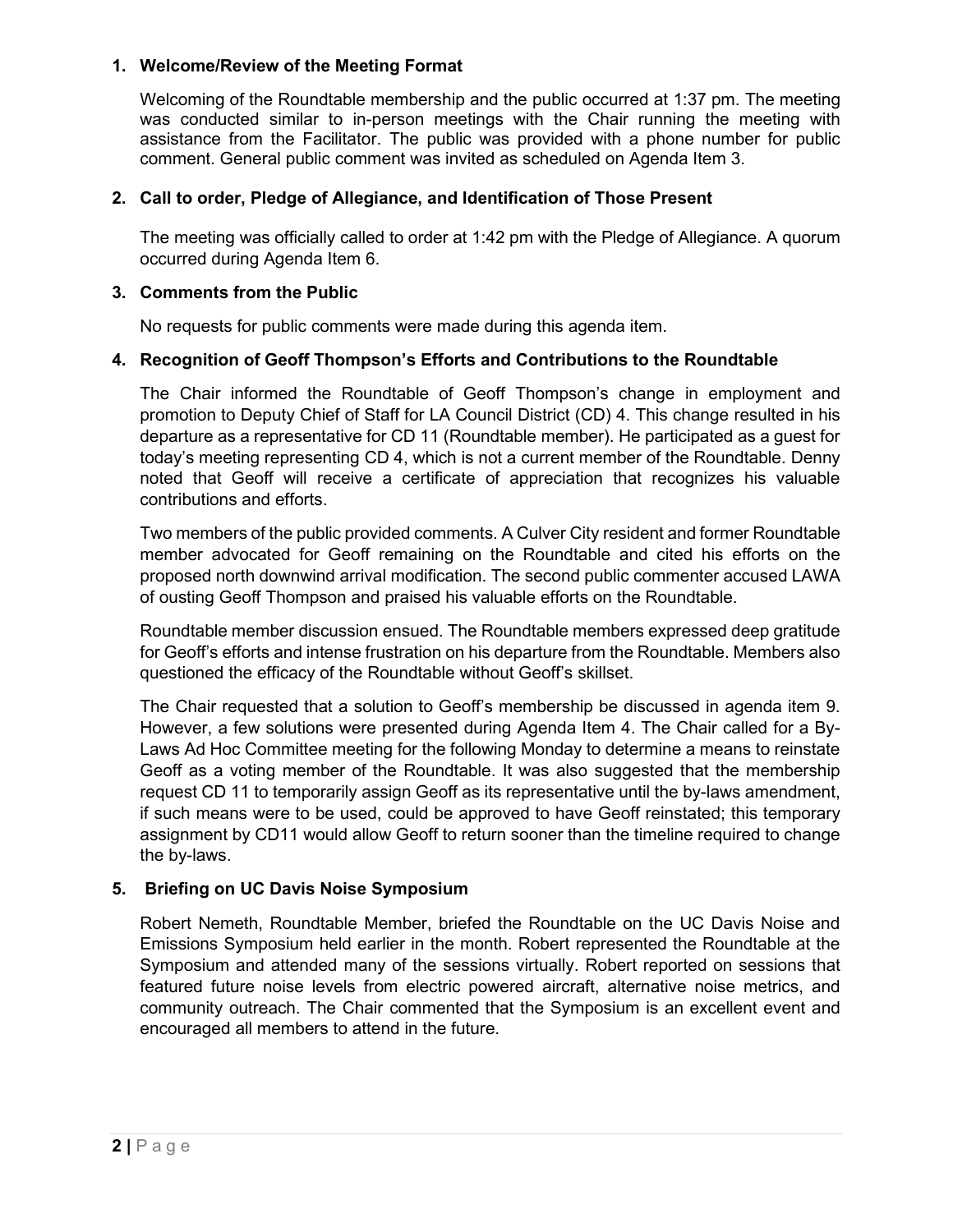# **6. FAA Submittal Process for Roundtable's Proposed Flight Procedure Changes**

Michael Wilson, FAA Community Engagement Officer, introduced all of the FAA members present at the Roundtable. He then passed it over to Kyle Thompson, Western Flight Procedures Team Manager, to present the Instrument Flight Procedure (IFP) Gateway. All flight procedure changes require the use of the IFP process, which begins with the suggested changes being entered into the IFP Gateway.

The IFP process includes a feasibility study, a validation process, a design process, an environmental and community engagement process, a development and quality control process, a flight inspection stage, and a publication process.

The FAA requires the Roundtable's recommendations for procedure changes like the LADYJ departure modification and the JUUSE waypoint relocation to use the IFP Gateway. The FAA does not require the Roundtable's North Downwind Option B recommendation to be entered in the Gateway as Option B does not involve proposing a new or modified procedure, but rather uses other existing procedures.

The IFP gateway phases were discussed along with estimated timelines for each of the phases. The specific timeline ranges from 45 days to 4 months for each phase and an entire IFP process can take over 2.5 years. Preliminary reviews, as undertaken between the Roundtable and the FAA, may help identify a problem with an IFP request before a formal review stage is undertaken; and could reduce the time of the first phase, feasibility, of the IFP process.

A public speaker asked about the North Downwind Option B process.

Roundtable member discussion ensued covering the environmental review process, the airport's role and responsibility relating to the IFP process, and other related items.

The FAA informed the Roundtable that they intend to provide an update to the Option B and the LADYJ requests at the next regular meeting of the Roundtable.

# **7. Result of FAA's Preliminary Assessment of JUUSE Waypoint Relocation Request**

Michael Wilson introduced Joseph Bert, FAA, to update the Roundtable on the status of the Roundtable recommendation to relocate the JUUSE waypoint. The JUUSE waypoint lies within the IRNMN arrival procedure. The proposal was to move the JUUSE waypoint south/southwest from its current location to provide noise relief for Santa Monica Canyon and Pacific Palisades residents. The FAA showed how moving the waypoint would result in the movement of the arrival flight path from the coastline to Santa Monica Airport. The FAA presented the demographics of the areas that lie under both the current and the proposed flight paths and noted that the proposed flight path will likely cause aircraft to fly over more residential areas. The proposed modification of the flight procedure is technically feasible.

Roundtable member discussion ensued noting that the Roundtable will have to review the FAA's preliminary assessment, as presented, and determine how best to proceed.

# **8. Discussion on Returning to In-Person Meetings**

David Chan, Roundtable Secretary, initiated the discussion on returning to in-person meetings. David noted that people are returning to work in office settings and attending City Council meetings in person. If the meetings return to an in-person format, the meetings would occur on the third Wednesday of every other month at the LAX Samuel Greenberg Board Room in the Clifton A. Moore Administration Building at 6:30 pm. Proof of vaccination, or a